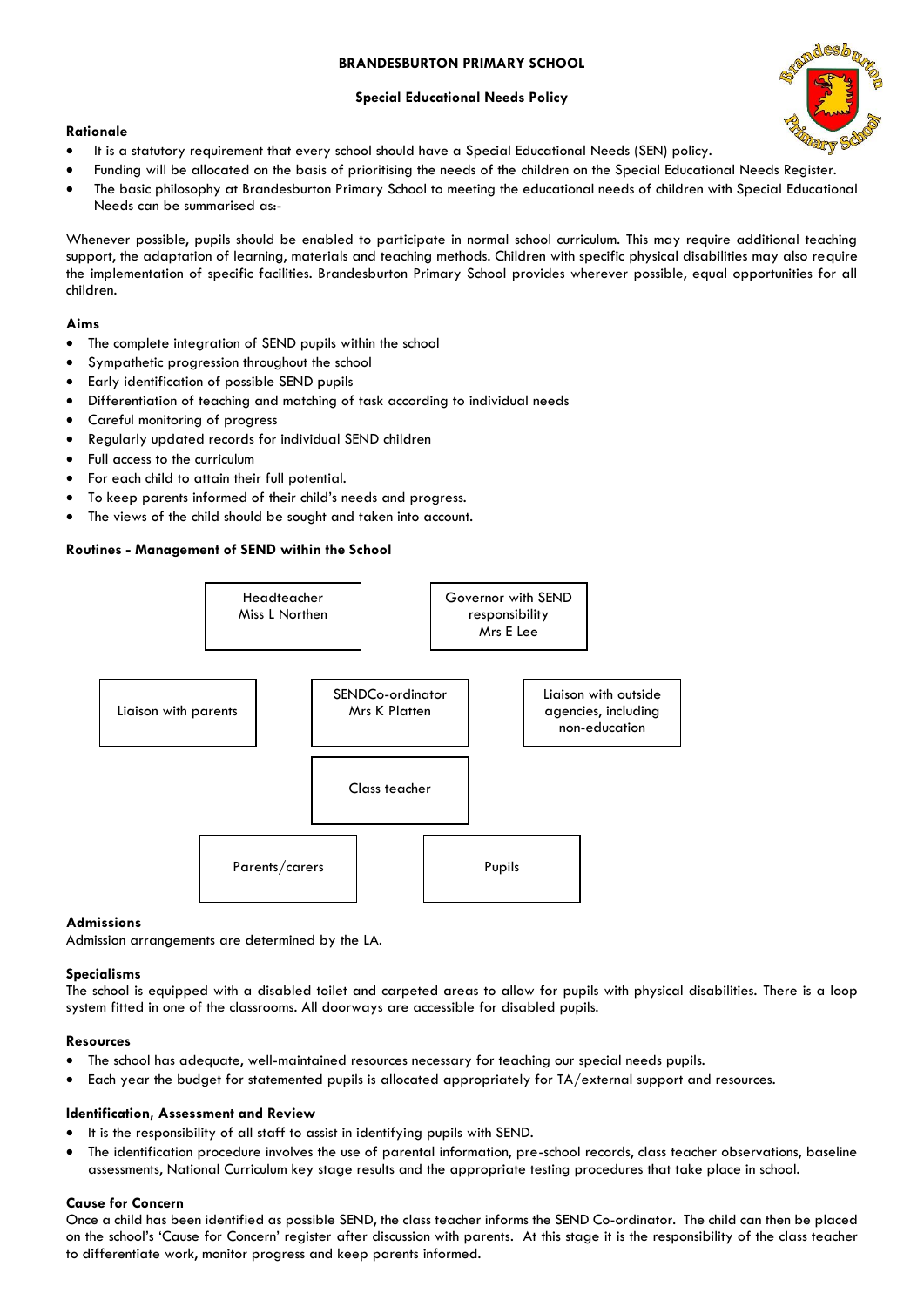# **SEND Support**

When a class teacher identifies that a pupil has SEND – the class teacher devises interventions additional to or different from those provided as part of the school's usual differentiated curriculum offer. The class teacher remains responsible for working with the child on a daily basis and for planning and delivering an individualised programme – a PTSP (Pupil Termly Support Plan) will be devised in consultation with the parents. The SENDCO will take the lead in planning future interventions for the child in discussion with colleagues. The SENDCO and the class teacher, in consultation with parents, ask for help from external services. They are provided with advice or support from outside specialists.

## **Pupils with an Educational Needs or Education, Health and Care Plans (EHC Plans)**

The SENDCO is responsible for submitting an EHC plan request to the LA. If an EHC plan is agreed, the SENDCO, class teacher and relevant outside agencies, in consultation with parents agree strategies to be put in place to support the child based on their individual needs. A PTSP will be devised.

The SENDCO should take the lead in:

- Any further assessment of the child.
- Planning future interventions for the child in discussion with colleagues.
- Monitoring and reviewing the action taken.

### **Reviews and progress**

- PTSPs are reviewed termly in consultation with the class teacher and parents/carers.
- Children with an EHC plan have their statement reviewed annually in addition to PTSP reviews.
- All pupils are involved in evaluating their own progress towards targets on their PTSP.
- A breadth of evidence is used to demonstrate progress. This includes standardised assessments, curriculum based assessments, formative assessment, APP documentation and observed learning behaviour.

### **Curriculum**

- SEND children have full access to a broad, balanced curriculum.
- The class teacher differentiates work according to the child's needs.
- We group children creatively to ensure effective progress and this may involve teaching assistant support.
- Children with an EHC plan receive teaching assistant support and input from other agencies as appropriate.

### **Integration**

SEND children are fully included. See separate Inclusion Policy.

### **Complaints**

Complaints will be dealt with under the school's normal complaints' procedure.

### **Inset/Staff Development**

LA courses are part of Inset training for the SENDCO and TA's.

The SENDCO is appointed from current teaching staff with specialist advice and support available as necessary.

The SENDCO will have allocated time each week to work alongside pupils on the SEND register, to monitor progress and identify learning opportunities for these children within the class teacher's planning as well as completing associated paperwork and liaising with relevant agencies.

## **External Support**

The school has access to the full range of LA support services. Currently, the following services are involved within the school:-

- Education Inclusion Service (EIS)
- Speech and language Therapy Department
- School Nurse
- Community Nursery Nurse (Sure Start Children's Centre)
- Youth and Family Support
- Occupational Health
- IPaSS (Integrated Physical and Sensory Service)
- CAMHS (Child and Adolescent Mental Health Service)

### **External Relations**

We have positive links with our local secondary school and initiate a programme of additional visits as necessary. Meetings between the secondary school learning support manager and external agencies ensure smooth transitions. The SENDCo attends regular local SEND forums.

### **Parents and Carers**

Parents are encouraged to be fully involved with all aspects of their child's education. This is done in a variety of ways including parents' evening, curriculum evenings, telephone calls and letters. Parents are kept informed at all times of issues arising from their child's PTSP and in the case of those children with an EHC Plan, the annual review. In both cases, parents are invited to complete a review form prior to the meeting. At all stages, parents are kept fully informed of their child's progress.